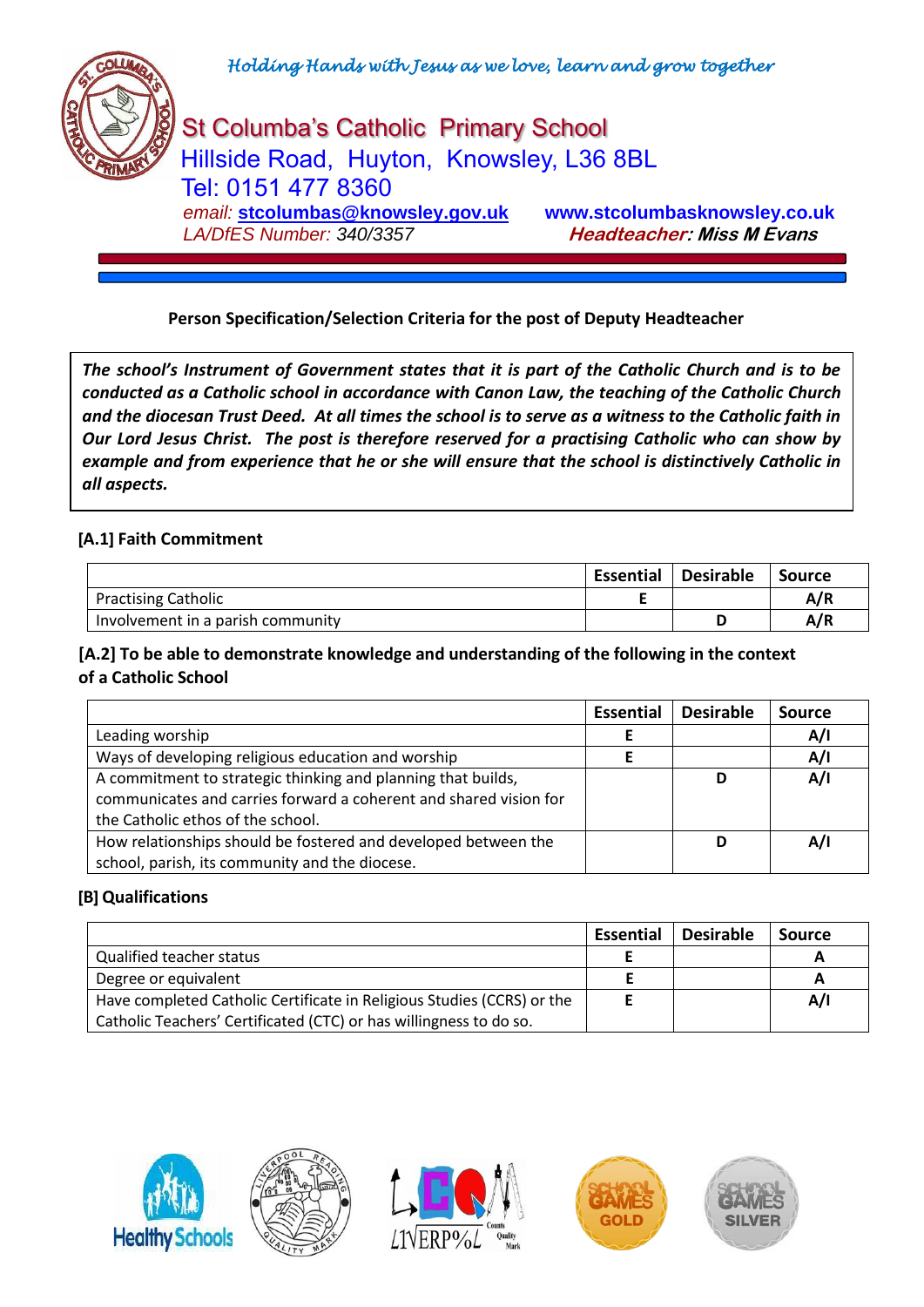## **[C] Professional Development**

|                                                                     | <b>Essential</b> | <b>Desirable</b> | <b>Source</b> |
|---------------------------------------------------------------------|------------------|------------------|---------------|
| Evidence of appropriate CPD for role of deputy headteacher          |                  | D                |               |
| Evidence of recent leadership and management CPD                    |                  |                  |               |
| Has successfully undertaken appropriate Child Protection training.  |                  |                  |               |
| Has successfully undertaken appropriate Designated Safeguarding     |                  | D                | A             |
| Senior Leader training.                                             |                  |                  |               |
| Has undertaken or is willing to undertake a programme of study      |                  | D                | A/I           |
| specifically focused on Catholic leadership (for example the CLP or |                  |                  |               |
| CMLP)                                                               |                  |                  |               |

## **[D] School leadership and management experience**

|                                                                       | <b>Essential</b> | <b>Desirable</b> | <b>Source</b> |
|-----------------------------------------------------------------------|------------------|------------------|---------------|
| Evidence of substantial, recent and successful leadership experience  | F                |                  | A/I           |
| in an appropriate/relevant setting.                                   |                  |                  |               |
| Experience of working in a school in similar circumstances or serving |                  | D                | A/I           |
| a similar community                                                   |                  |                  |               |
| Evidence of an active involvement in school self-evaluation and       | F                |                  | A/I           |
| development planning                                                  |                  |                  |               |
| Evidence of an involvement in or understanding of financial           |                  | D                | A/I           |
| management in a school.                                               |                  |                  |               |
| To have had responsibility for policy development and                 | F                |                  | A/I           |
| implementation                                                        |                  |                  |               |
| To have had experience of and ability to contribute to staff          | F                |                  | A/I           |
| development by, for example, coaching, mentoring, or the delivery     |                  |                  |               |
| of training.                                                          |                  |                  |               |

## **[E] Experience and knowledge of teaching**

|                                                                        | <b>Essential</b> | <b>Desirable</b> | <b>Source</b> |
|------------------------------------------------------------------------|------------------|------------------|---------------|
| Experience of teaching in more than one school                         |                  | D                |               |
| Experience of teaching in a school in similar circumstances or serving |                  | D                | А             |
| a similar community.                                                   |                  |                  |               |
| Significant teaching experience within the relevant phase(s)           | F                |                  | A             |
| A knowledge and understanding of all key stages/phases provided in     |                  | D                | A/I           |
| the school.                                                            |                  |                  |               |
| To be able to use data, assessment and target setting effectively to   | F                |                  | A/I           |
| raise standards/address weaknesses                                     |                  |                  |               |
| To be able to exemplify how the needs of all pupils have been met      | F                |                  | A/I           |
| through high quality teaching                                          |                  |                  |               |









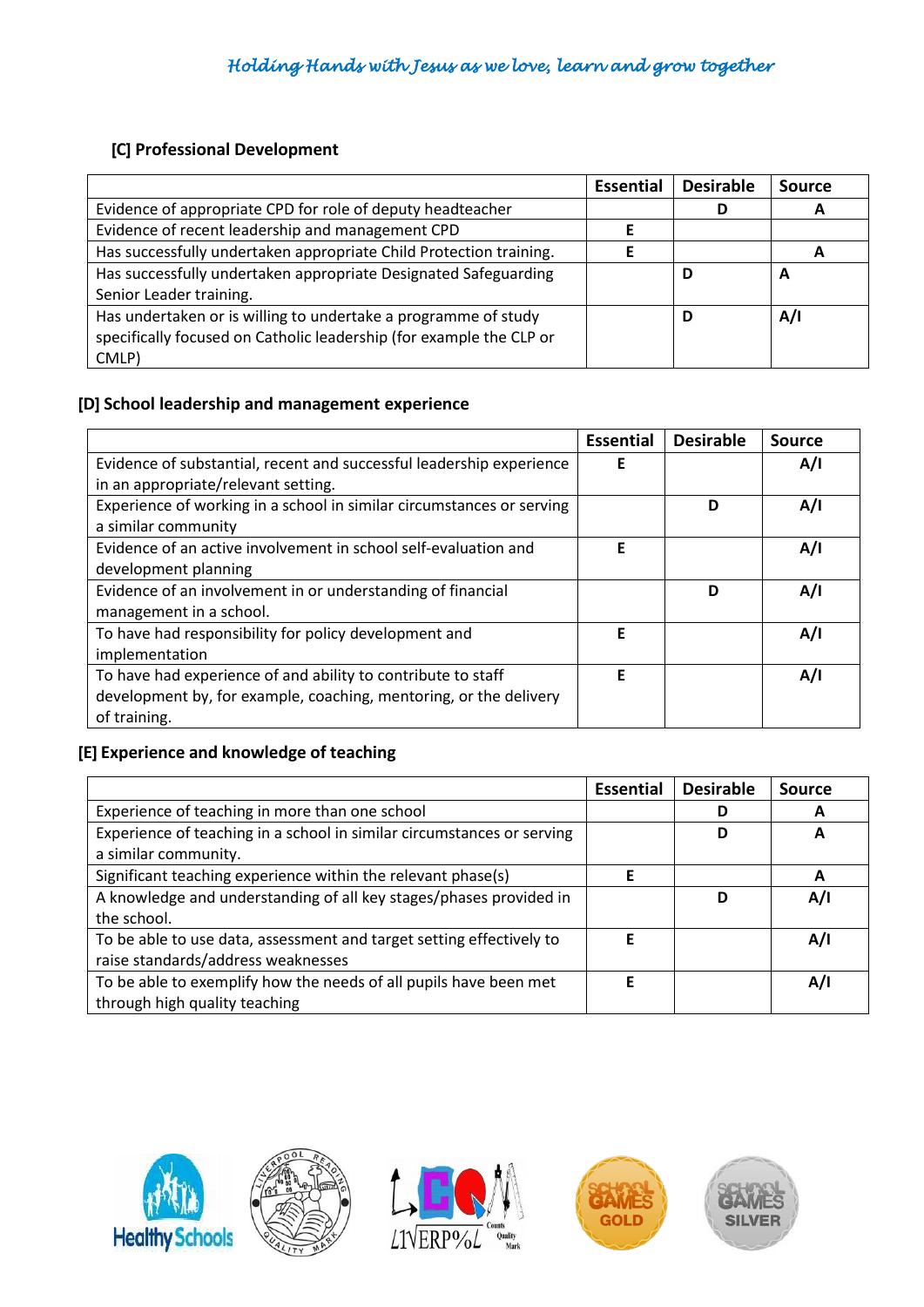#### **[F] Professional Attributes**

|                                                                     | <b>Essential</b> | <b>Desirable</b> | Source |
|---------------------------------------------------------------------|------------------|------------------|--------|
| To be able to demonstrate an understanding of the particular needs  |                  |                  | A/I    |
| of pupils at this school and how these could be met                 |                  |                  |        |
| To be able to demonstrate a clear rationale for behaviour           |                  |                  | A/I    |
| management and a proven track record of the effective               |                  |                  |        |
| implementation of a range of behaviour management strategies        |                  |                  |        |
| Excellent written, oral and ICT communication skills (which will be |                  |                  | A/I    |
| assessed at all stages of the process)                              |                  |                  |        |
| To be a leader of learning, demonstrating, promoting and            |                  |                  | A/I    |
| encouraging outstanding classroom practice                          |                  |                  |        |

# **[G] Professional Skills.**

Applicants must be able to demonstrate that they meet the Teachers' Standards ((England) which are set out in detail in the current Teachers' Pay and Conditions Document. The DHT must be exemplary and be able to

- Set high expectations which inspire, motivate and challenge pupils
- Promote good progress and outcomes by pupils
- Demonstrate good subject and curriculum knowledge
- Plan and teach well-structured lessons
- Adapt teaching to respond to the strengths and needs of all pupils
- Make accurate and productive use of assessment
- Manage behaviour effectively
- Fulfill wider professional responsibilities.

### **[H] Personal Qualities**

All of the following are considered essential and will be assessed throughout the process.

- Continue to promote the school's strong educational philosophy and values.
- Inspire, challenge, motivate and empower teams and individuals to achieve high goals.
- Inspire trust in the school community
- Communicate clearly and effectively both orally and in writing in English.
- Demonstrate personal enthusiasm and commitment to leadership aimed at making a positive difference to children and young people.
- Build/Maintain quality relationships through interpersonal skills & effective communication
- Demonstrate personal and professional integrity including modelling values and vision
- Manage and resolve conflict
- Prioritise, plan and organize self and others
- Think analytically and creatively and demonstrate initiative in solving problems
- Has the ability to lead English/Literacy
- Be aware of their personal strengths and areas for development and listen to and reflect constructively and act upon, as appropriate, feedback from others
- Demonstrate a capacity for sustained hard work with energy and vigour

### **[I] Confidential References and Reports**

Positive and supportive references are required from